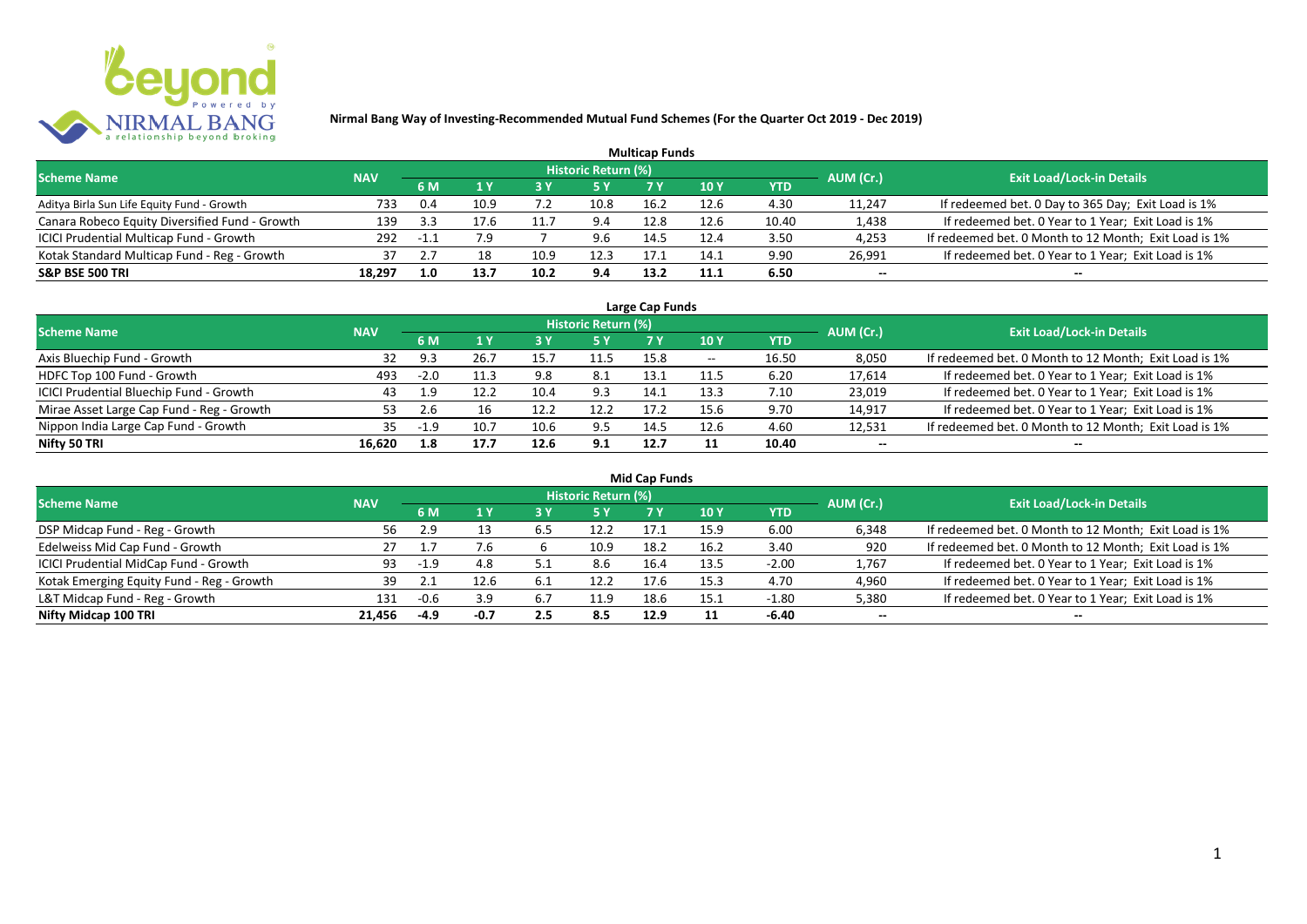

|                                                  |            |     |      |           |                            | Large & Midcap |      |       |           |                                                    |
|--------------------------------------------------|------------|-----|------|-----------|----------------------------|----------------|------|-------|-----------|----------------------------------------------------|
| <b>Scheme Name</b>                               | <b>NAV</b> |     |      |           | <b>Historic Return (%)</b> |                |      |       | AUM (Cr.) | <b>Exit Load/Lock-in Details</b>                   |
|                                                  |            | 6 M |      |           | 5 Y                        |                |      | YTD   |           |                                                    |
| Canara Robeco Emerging Equities - Growth         | 95         | 0.5 | 12.5 | $9\Delta$ | 13.6                       | 20.8           | 19.6 | 6.40  | 4,980     | If redeemed bet. 0 Year to 1 Year; Exit Load is 1% |
| Invesco India Growth Opportunities Fund - Growth |            | 59  | 17.8 |           |                            | 15.8           | 13.5 | 10.20 | 1,822     | If redeemed bet. 0 Year to 1 Year; Exit Load is 1% |
| Principal Emerging Bluechip Fund - Growth        | 105        | 1.8 | 9.4  |           | 12.5                       | 19.5           | 15.6 | 4.10  | 2,199     | If redeemed bet. 0 Year to 1 Year; Exit Load is 1% |
| NIFTY Large Midcap 250 TRI                       | 7.215      | 0.0 | 10.1 | 8.9       | 10.4                       | 14.7           | 12.1 | 3.10  | $- -$     | $- -$                                              |

| <b>Focused Funds</b>             |            |     |  |      |                            |      |       |       |           |                                                       |  |  |  |
|----------------------------------|------------|-----|--|------|----------------------------|------|-------|-------|-----------|-------------------------------------------------------|--|--|--|
| <b>Scheme Name</b>               | <b>NAV</b> |     |  |      | <b>Historic Return (%)</b> |      |       |       | AUM (Cr.) | <b>Exit Load/Lock-in Details</b>                      |  |  |  |
|                                  |            | 6 M |  |      | 5 Y                        |      | 10 Y  | YTD   |           |                                                       |  |  |  |
| Axis Focused 25 Fund - Growth    | 30         | 9.9 |  | 14.5 | 14                         |      | $- -$ | 13.20 | 8,384     | If redeemed bet. 0 Month to 12 Month; Exit Load is 1% |  |  |  |
| SBI Focused Equity Fund - Growth | 149        |     |  | 11.9 | 12.7                       | 15 Q | 18.1  | 12.90 | 5,726     | If redeemed bet. 0 Year to 1 Year; Exit Load is 1%    |  |  |  |
| <b>S&amp;P BSE 500 TRI</b>       | 18,297     | 1.0 |  | 10.2 | 9.4                        | 13.2 |       | 6.50  | $- -$     | $-$                                                   |  |  |  |

| <b>Small Cap Funds</b>                         |            |         |        |                            |      |                          |            |            |           |                                                    |  |  |  |
|------------------------------------------------|------------|---------|--------|----------------------------|------|--------------------------|------------|------------|-----------|----------------------------------------------------|--|--|--|
| <b>Scheme Name</b>                             | <b>NAV</b> |         |        | <b>Historic Return (%)</b> |      |                          |            |            | AUM (Cr.) | <b>Exit Load/Lock-in Details</b>                   |  |  |  |
|                                                |            | 6 M     |        |                            | 5 Y  | 7V                       | <b>10Y</b> | <b>YTD</b> |           |                                                    |  |  |  |
| Franklin India Smaller Companies Fund - Growth | 50         | -7.9    | $-0.9$ | 0.6                        | 8.2  | 18.1                     | 15.8       | $-5.80$    | 7,005     | If redeemed bet. 0 Year to 1 Year; Exit Load is 1% |  |  |  |
| HDFC Small Cap Fund - Growth                   | 39         | $-9.0$  |        |                            | 10.6 |                          |            | $-7.90$    | 8,845     | If redeemed bet. 0 Year to 1 Year; Exit Load is 1% |  |  |  |
| L&T Emerging Businesses Fund - Reg - Growth    | 23         | $-5.4$  | $-4.5$ | 6.1                        | 12.1 | $\overline{\phantom{a}}$ | $- -$      | $-8.10$    | 5,985     | If redeemed bet. 0 Year to 1 Year; Exit Load is 1% |  |  |  |
| SBI Small Cap Fund - Growth                    | 53         |         | 9.8    | 10.4                       | 17.3 | 24                       | 18.6       | 5.20       | 2,704     | If redeemed bet. 0 Year to 1 Year; Exit Load is 1% |  |  |  |
| Nifty Smallcap 100 TRI                         | 7.025      | $-10.7$ | $-3.2$ | $-3.2$                     | 3.5  |                          |            | $-10.30$   | $- -$     | $- -$                                              |  |  |  |

## **ELSS Schemes (Tax Saving u/s 80-C)**

| <b>Scheme Name</b>                            | <b>NAV</b> |      |      | Historic Return (%) |        |           |            |            | AUM (Cr.) | <b>Exit Load/Lock-in Details</b> |
|-----------------------------------------------|------------|------|------|---------------------|--------|-----------|------------|------------|-----------|----------------------------------|
|                                               |            | 6 M  |      | 3 Y                 | 5 Y    | <b>7Y</b> | <b>10Y</b> | <b>YTD</b> |           |                                  |
| Aditya Birla Sun Life Tax Relief 96 - Growth  |            |      | 10.6 | 8.9                 | 11.9   | 16.4      | 12.6       | 2.50       | 9,129     | Nil                              |
| Axis Long Term Equity Fund - Growth           | 49         | 10.4 |      | 13.3                | 12.9   | 19.6      | $- -$      | 14.30      | 20,425    | Nil                              |
| IDFC Tax Advantage (ELSS) Fund - Reg - Growth |            | -45  | 4.7  | 8.2                 | 10.1   | 14.8      | 13.2       | $-0.10$    | 1,994     | Nil                              |
| Invesco India Tax Plan - Growth               | 53.        | 4.O  | 15.1 | 10.4                | 11.1   | 16.2      | 14.6       | 8.10       | 912       | Nil                              |
| Mirae Asset Tax Saver Fund - Reg - Growth     | 18         |      | 16.6 | 13.8                | $  \,$ | $- -$     | $- -$      | 10.10      | 2,466     | Nil                              |
| <b>S&amp;P BSE 200 TRI</b>                    | 5.938      | 1.8  | 15.2 | 11.1                | 9.7    | 13.4      | 11.2       | 7.80       | $- -$     | $- -$                            |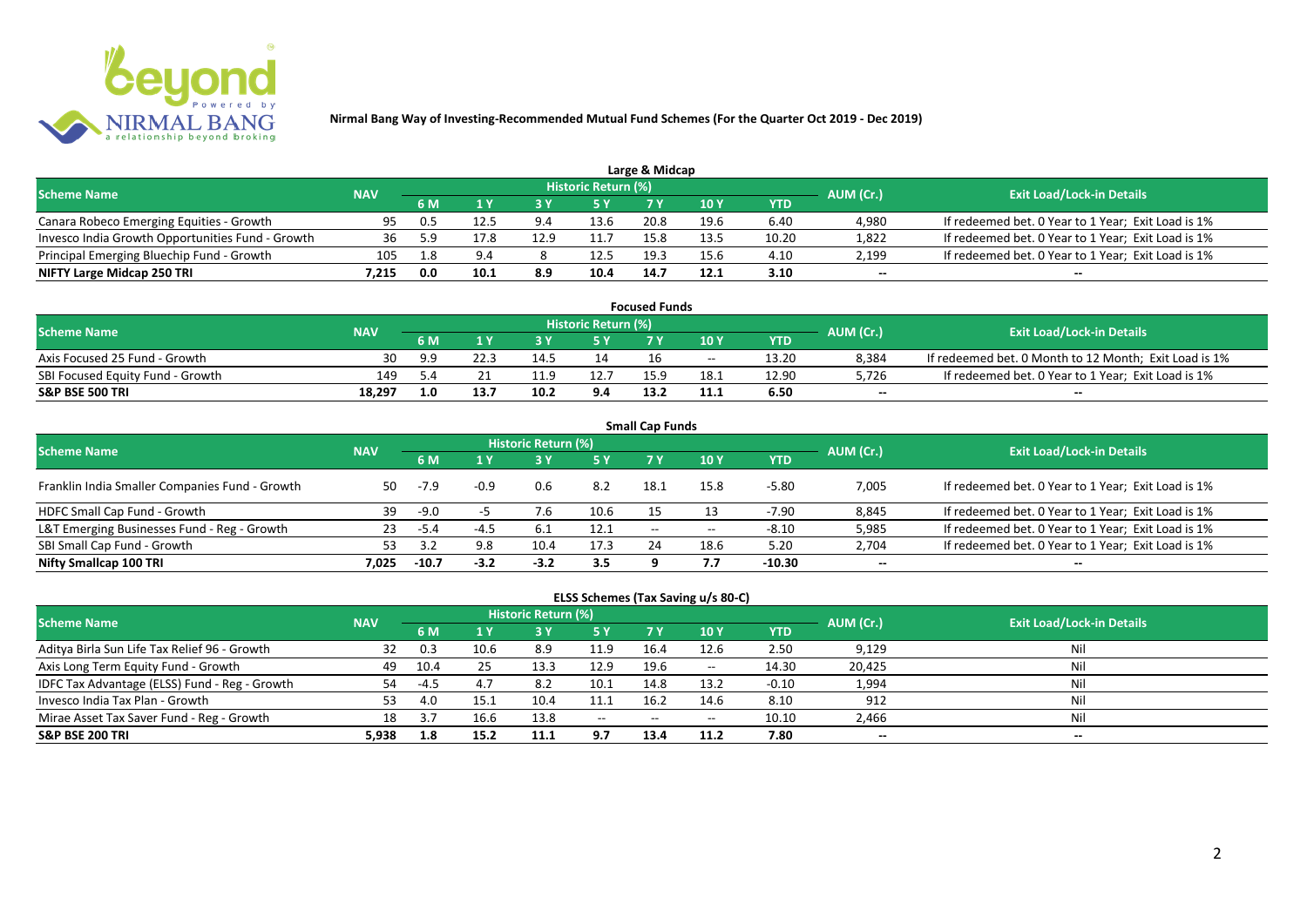

|                                           |            |     |      |                            |           | Contra/Value Fund |      |      |           |                                                    |
|-------------------------------------------|------------|-----|------|----------------------------|-----------|-------------------|------|------|-----------|----------------------------------------------------|
| <b>Scheme Name</b>                        | <b>NAV</b> |     |      | <b>Historic Return (%)</b> |           |                   |      |      | AUM (Cr.) | <b>Exit Load/Lock-in Details</b>                   |
|                                           |            | 6 M |      |                            | <b>5Y</b> |                   | 10 Y | YTD  |           |                                                    |
| Kotak India EQ Contra Fund - Reg - Growth | 54         | 1.9 |      | 12.4                       | 10.1      | 13.8              | 11.8 | 8.40 | 860       | If redeemed bet. 0 Year to 1 Year; Exit Load is 1% |
| Invesco India Contra Fund - Growth        | 48         | 0.3 | 10.3 | 10.9                       | 11.7      | 16.6              | 13.7 | 3.70 | 4,263     | If redeemed bet. 0 Year to 1 Year; Exit Load is 1% |
| UTI Value Opportunities Fund - Growth     | 62         |     | 12.2 |                            | 5.9       | 10.7              | 11.1 | 6.10 | 4,333     | If redeemed bet. 0 Year to 1 Year; Exit Load is 1% |
| Nippon India Value Fund - Growth          | 74         |     |      | 8.3                        | 9.4       | 13.5              | 11.7 | 4.20 | 3,072     | If redeemed bet. 0 Year to 1 Year; Exit Load is 1% |
| <b>S&amp;P BSE 500 TRI</b>                | 18.297     | 1.0 | 13.7 | 10.2                       | 9.4       | 13.2              | 11.1 | 6.50 | $- -$     | $- -$                                              |

| Sector/Thematic                                        |            |        |        |                     |            |      |       |            |           |                                                    |  |  |  |
|--------------------------------------------------------|------------|--------|--------|---------------------|------------|------|-------|------------|-----------|----------------------------------------------------|--|--|--|
| <b>Scheme Name</b>                                     | <b>NAV</b> |        |        | Historic Return (%) |            |      |       |            | AUM (Cr.) | <b>Exit Load/Lock-in Details</b>                   |  |  |  |
|                                                        |            | 6 M    | 1 Y    | <b>73 Y</b>         | <b>5 Y</b> | 7 Y  | 10Y   | <b>YTD</b> |           |                                                    |  |  |  |
| Canara Robeco Consumer Trends Fund - Reg -             | 43         | 9.6    | 26.4   | 13.1                | 13.9       | 16.6 | 15.7  | 13.80      | 354       | If redeemed bet. 0 Year to 1 Year; Exit Load is 1% |  |  |  |
| Growth                                                 |            |        |        |                     |            |      |       |            |           |                                                    |  |  |  |
| Mirae Asset Great Consumer Fund - Growth               | 37         | 7.9    | 18.6   | 14.5                | 13.1       | 16.9 | $- -$ | 8.30       | 873       | If redeemed bet. 0 Year to 1 Year; Exit Load is 1% |  |  |  |
| <b>ICICI Prudential Technology Fund - Growth</b>       | 56         | $-7.0$ | ÷      | 14                  | 8.1        | 16.9 | 16.6  | $-0.60$    | 440       | If redeemed bet. 0 Day to 15 Day; Exit Load is 1%  |  |  |  |
| Nippon India Pharma Fund - Growth                      | 147        | $-4.6$ | $-4.4$ | $-0.2$              | 4          | 12.4 | 15.1  | $-1.80$    | 2,332     | If redeemed bet. 0 Year to 1 Year; Exit Load is 1% |  |  |  |
| ICICI Prudential Banking and Financial Services Fund - |            |        |        |                     |            |      |       |            |           |                                                    |  |  |  |
| Retail - Growth                                        | 66         | 0.8    | 19.6   | 11.9                | 14.8       | 18.4 | 16.9  | 8.00       | 3,290     | If redeemed bet. 0 Day to 15 Day; Exit Load is 1%  |  |  |  |
| <b>S&amp;P BSE 500 TRI</b>                             | 18.297     | 1.0    | 13.7   | 10.2                | 9.4        | 13.2 | 11.1  | 6.50       | --        | $- -$                                              |  |  |  |

|                                                            |            |      |                |                     |               |           | <b>Dynamic Asset Allocation Funds</b> |            |           |                                                         |
|------------------------------------------------------------|------------|------|----------------|---------------------|---------------|-----------|---------------------------------------|------------|-----------|---------------------------------------------------------|
| <b>Scheme Name</b>                                         | <b>NAV</b> |      |                | Historic Return (%) |               |           |                                       |            | AUM (Cr.) | <b>Exit Load/Lock-in Details</b>                        |
|                                                            |            |      | 1 <sub>Y</sub> | <b>3 Y</b>          | 5Y            | <b>7Y</b> | <b>10Y</b>                            | <b>YTD</b> |           |                                                         |
| ICICI Prudential Balanced Advantage Fund - Reg -<br>Growth |            |      | 14.1           | 8.8                 | 9.3           | 12.8      | 12.5                                  | 8.80       | 27,956    | If redeemed bet. 0 Year to 1 Year; Exit Load is 1%      |
| Invesco India Dynamic Equity Fund - Growth                 | 30         | 3.8  | 12.5           | 8.7                 | 8.4           | 12.6      |                                       | 8.80       | 922       | If redeemed bet. 0 Month to 3 Month; Exit Load is 0.25% |
| Nippon India Balanced Advantage Fund - Growth              | 92         |      | 9.6            | 8.2                 | 8.3           | 12.3      | 11.3                                  | 6.00       | 2,406     | If redeemed bet. 0 Month to 12 Month; Exit Load is 1%   |
| SBI Dynamic Asset Allocation Fund - Reg - Growth           | 14         | -1.0 | 5.9            | 8                   | $\sim$ $\sim$ | $-$       | $\overline{\phantom{a}}$              | 4.00       | 681       | If redeemed bet. 0 Month to 12 Month; Exit Load is 1%   |
| NIFTY 50 Hybrid Composite Debt 65:35 Index                 | 10,342     | 3.9  | 16.4           | 10.9                | 9.1           | 11.4      | 10.3                                  | 10.30      | $- -$     | $- -$                                                   |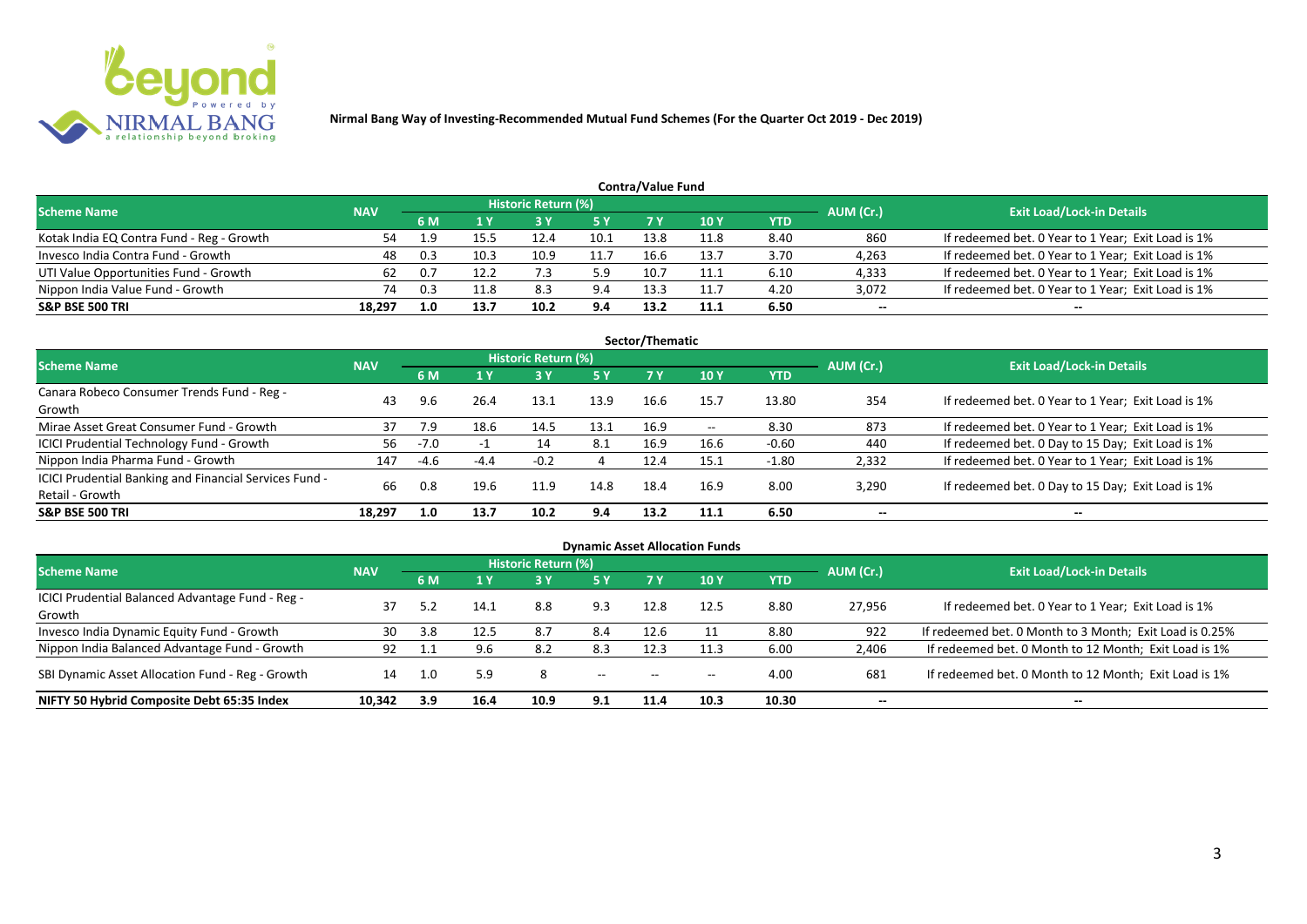

| <b>Hybrid Aggressive</b>                        |            |     |      |                            |                          |       |       |            |           |                                                       |  |  |  |
|-------------------------------------------------|------------|-----|------|----------------------------|--------------------------|-------|-------|------------|-----------|-------------------------------------------------------|--|--|--|
| <b>Scheme Name</b>                              | <b>NAV</b> |     |      | <b>Historic Return (%)</b> |                          |       |       |            | AUM (Cr.) | <b>Exit Load/Lock-in Details</b>                      |  |  |  |
|                                                 |            | 6 M |      |                            | 5 Y                      | 7 Y   | 10Y   | <b>YTD</b> |           |                                                       |  |  |  |
| HDFC Hybrid Equity Fund - Growth                | 54         |     | 10.6 |                            | 52                       | 10.3  | ר ם   | 5.00       | 21,076    | If redeemed bet. 0 Year to 1 Year; Exit Load is 1%    |  |  |  |
| ICICI Prudential Equity & Debt Fund - Growth    | 136        | 0.9 |      | 8.3                        | 9.6                      | 14.7  | 13.9  | 6.00       | 23,487    | If redeemed bet. 0 Year to 1 Year; Exit Load is 1%    |  |  |  |
| Mirae Asset Hybrid - Equity Fund - Reg - Growth | 15         | 2.3 | 14   | 10.3                       | $\overline{\phantom{a}}$ | $- -$ | $- -$ | 8.40       | 2,590     | If redeemed bet. 0 Year to 1 Year; Exit Load is 1%    |  |  |  |
| SBI Equity Hybrid Fund - Growth                 | 142        |     | 17.4 | 9.6                        | 10.8                     | 15.2  | 12.4  | 10.70      | 30,551    | If redeemed bet. 0 Month to 12 Month; Exit Load is 1% |  |  |  |
| Canara Robeco Equity Hybrid Fund - Growth       | 165        | 4.2 | 15.5 | 9.1                        | 10.2                     | 13.6  |       | 9.90       | 2,488     | If redeemed bet. 0 Year to 1 Year; Exit Load is 1%    |  |  |  |
| NIFTY 50 Hybrid Composite Debt 65:35 Index      | 10,342     | 3.9 | 16.4 | 10.9                       | 9.1                      | 11.4  | 10.3  | 10.30      | $- -$     |                                                       |  |  |  |

| <b>Arbitrage Fund</b>                      |            |      |   |                     |     |     |     |            |           |                                                         |  |  |  |
|--------------------------------------------|------------|------|---|---------------------|-----|-----|-----|------------|-----------|---------------------------------------------------------|--|--|--|
| <b>Scheme Name</b>                         | <b>NAV</b> |      |   | Historic Return (%) |     |     |     |            | AUM (Cr.) | <b>Exit Load/Lock-in Details</b>                        |  |  |  |
|                                            |            | 1 M  | M | 6 M                 | 1 V |     |     | <b>YTD</b> |           |                                                         |  |  |  |
| IDFC Arbitrage Fund - Reg - Growth         |            | .6.8 |   | b.4                 | 6.4 | 6.3 | b.1 | 6.60       | 10,163    | If redeemed bet. 0 Month to 1 Month; Exit Load is 0.25% |  |  |  |
| Kotak Equity Arbitrage Fund - Reg - Growth |            |      |   |                     |     |     |     | 6.40       | 15,972    | If redeemed bet. 0 Day to 30 Day; Exit Load is 0.25%    |  |  |  |
| Nippon India Arbitrage Fund - Growth       |            |      |   |                     | 6.4 |     |     | 6.60       | 9.441     | If redeemed bet. 0 Month to 1 Month; Exit Load is 0.25% |  |  |  |

|                                          |            |     |      |                            |     | <b>Equity Saver</b> |       |            |           |                                                       |
|------------------------------------------|------------|-----|------|----------------------------|-----|---------------------|-------|------------|-----------|-------------------------------------------------------|
| <b>Scheme Name</b>                       | <b>NAV</b> |     |      | <b>Historic Return (%)</b> |     |                     |       |            | AUM (Cr.) | <b>Exit Load/Lock-in Details</b>                      |
|                                          |            | 6 M |      |                            | 5 Y | 7V                  | 10Y   | <b>YTD</b> |           |                                                       |
| Axis Equity Saver Fund - Reg - Growth    | 13         |     | 12.7 |                            | $-$ | $- -$               | $- -$ | 8.30       | 783       | If redeemed bet. 0 Month to 12 Month; Exit Load is 1% |
| <b>HDFC Equity Savings Fund - Growth</b> |            | 0.8 | 6.6  | b.7                        |     | 8.9                 |       | 4.60       | 4,823     | If redeemed bet. 0 Year to 1 Year; Exit Load is 1%    |
| Kotak Equity Savings Fund - Reg - Growth | 15         |     |      |                            | 7.8 | $- -$               | $- -$ | 6.40       | 1.926     | If redeemed bet. 0 Year to 1 Year; Exit Load is 1%    |
| CRISIL Hybrid 50+50 - Moderate Index*    | $- -$      |     |      |                            |     | --                  | $- -$ | $- -$      | $- -$     | $- -$                                                 |

|                                  |            |     |     |                     |      | <b>Liquid Funds</b>      |            |                 |           |                                  |
|----------------------------------|------------|-----|-----|---------------------|------|--------------------------|------------|-----------------|-----------|----------------------------------|
| <b>Scheme Name</b>               | <b>NAV</b> |     |     | Historic Return (%) |      |                          | <b>YTM</b> | Avg.            | AUM (Cr.) | <b>Exit Load/Lock-in Details</b> |
|                                  |            | 1W  | 2 W | 1 M                 | 3M   | 1Y                       |            | <b>Maturity</b> |           |                                  |
| Axis Liquid Fund - Growth        | 2.144      |     |     |                     | 5.8  |                          | 5.69       | 0.12            | 24,004    | Nil                              |
| IDFC Cash Fund - Reg - Growth    | 2,340      |     |     |                     | 5.5  | 6.7                      | 5.55       | 0.12            | 11,945    | <b>Nil</b>                       |
| Kotak Liquid Fund - Reg - Growth | 3,913      | 5.4 |     |                     | 5.6  | 6.9                      |            | 0.11            | 25,805    | Nil                              |
| <b>CRISIL Liquid Fund Index</b>  | $- -$      | 5.9 | 5.6 | 0. L                | -6.1 | $\overline{\phantom{a}}$ | $- -$      | $- -$           | $- -$     | $ -$                             |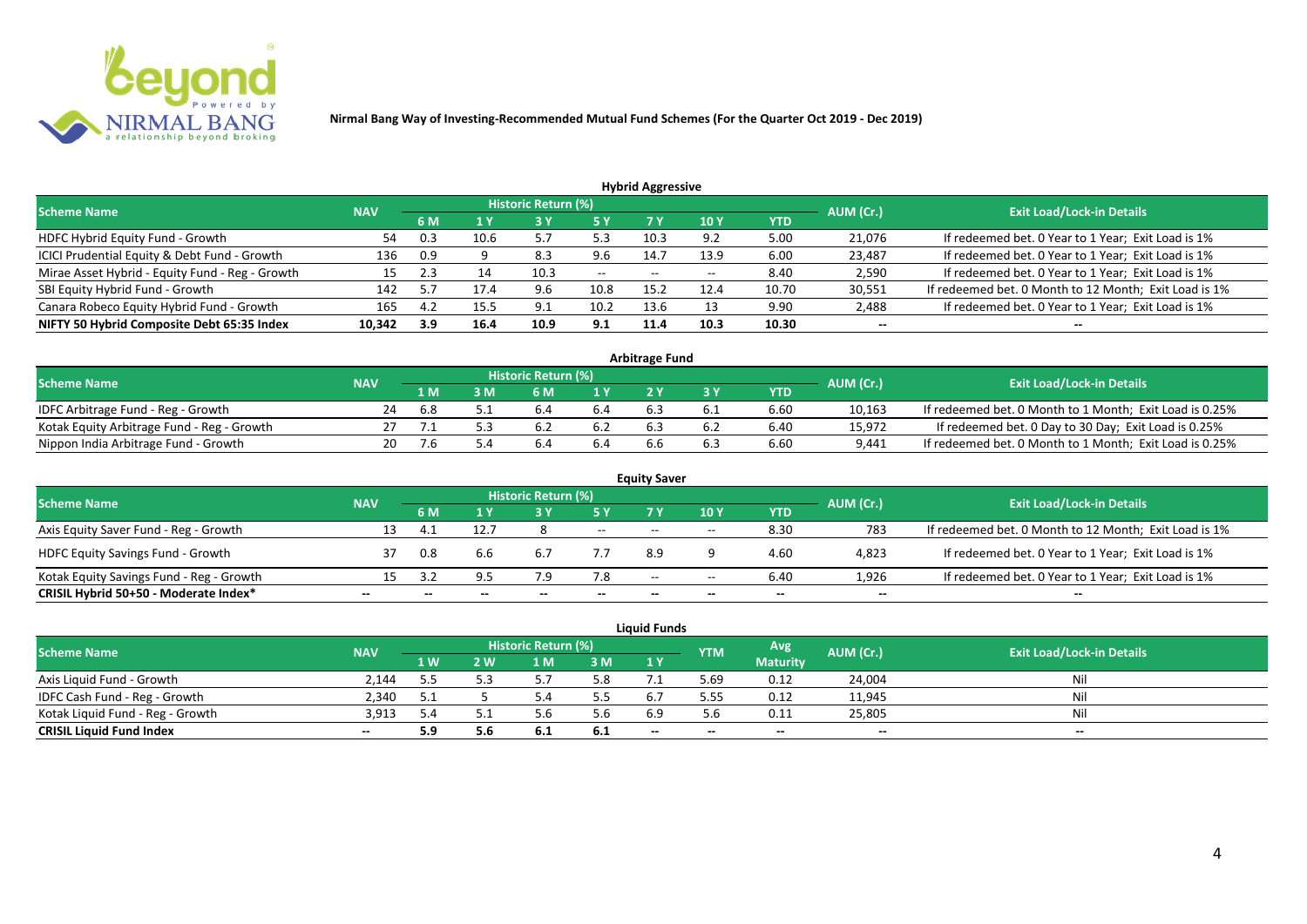

|                                               |            |      |     |                     |       | <b>Ultra Short Fund</b>  |                          |                 |                          |                                  |
|-----------------------------------------------|------------|------|-----|---------------------|-------|--------------------------|--------------------------|-----------------|--------------------------|----------------------------------|
| <b>Scheme Name</b>                            | <b>NAV</b> |      |     | Historic Return (%) |       |                          | <b>YTM</b>               | Avg             | AUM (Cr.)                | <b>Exit Load/Lock-in Details</b> |
|                                               |            | 1 M  | sм  | 6 M                 | 1 Y   | 73 Y                     |                          | <b>Maturity</b> |                          |                                  |
| IDFC Ultra Short Term Fund - Reg - Growth     |            | -8.7 | 7.9 | 8.4                 | 8.7   | $\overline{\phantom{a}}$ | 6.28                     | 0.45            | 3,847                    | Nil                              |
| Sundaram Ultra Short Term Fund - Reg - Growth | 10         |      | b.b | $- -$               | $- -$ | $- -$                    | 6.32                     | 0.47            | 259                      | Nil                              |
| L&T Ultra Short Term Fund - Growth            | 32         | 8.0  | 7.4 |                     | 8.3   |                          | 6.06                     | 0.48            | 2,462                    | Nil                              |
| <b>NIFTY Ultra Short Duration Debt Index</b>  | 3,957      | -8.1 | 7.3 |                     | 8.4   |                          | $\overline{\phantom{a}}$ | $-$             | $\overline{\phantom{a}}$ | $-$                              |

|                                                            |            |      |      |                            |       | <b>Money Market Fund</b> |            |                 |           |                                  |
|------------------------------------------------------------|------------|------|------|----------------------------|-------|--------------------------|------------|-----------------|-----------|----------------------------------|
| <b>Scheme Name</b>                                         | <b>NAV</b> |      |      | <b>Historic Return (%)</b> |       |                          | <b>YTM</b> | Avg             | AUM (Cr.) | <b>Exit Load/Lock-in Details</b> |
|                                                            |            | 1 M  | 3 M  | 6 M                        | 1 Y   | <b>3Y</b>                |            | <b>Maturity</b> |           |                                  |
| Aditya Birla Sun Life Money Manager Fund - Reg -<br>Growth | 262        |      | 7.6  | 8.6                        | 8.7   | 7.6                      | 5.98       | 0.39            | 10,219    | Nil                              |
| Franklin India Savings Fund - Growth                       | 36         | -8.9 |      | റ റ                        | 9.1   |                          | 6.41       | 0.58            | 2,554     | Nil                              |
| Nippon India Money Market Fund - Growth                    | 2,959      | 8.2  | 7.8  | 8.6                        | 8.7   | 7.6                      | 6.13       | 0.46            | 2,587     | Nil                              |
| <b>CRISIL Liquid Fund Index</b>                            | $- -$      | 6.1  | -6.1 | 6.8                        | $- -$ | $\overline{\phantom{a}}$ | $- -$      | $- -$           | $-$       | $- -$                            |

|                                                 |            |      |      |                            |      | <b>Short Term Fund</b> |            |                 |           |                                  |
|-------------------------------------------------|------------|------|------|----------------------------|------|------------------------|------------|-----------------|-----------|----------------------------------|
| <b>Scheme Name</b>                              | <b>NAV</b> |      |      | <b>Historic Return (%)</b> |      |                        | <b>YTM</b> | Avg             | AUM (Cr.) | <b>Exit Load/Lock-in Details</b> |
|                                                 |            | 1 M. | I M  | 6 M                        | 1 Y  | 3 Y                    |            | <b>Maturity</b> |           |                                  |
| Axis Short Term Fund - Growth                   |            | 13.4 | 9.7  |                            | 10.6 | 7.5                    | 6.89       | 1.90            | 2,347     | Nil                              |
| HDFC Short Term Debt Fund - Growth              |            | 13.6 |      | 11.2                       | 10.4 | 7.8                    | 7.56       | 2.75            | 8,296     | Nil                              |
| IDFC Bond Fund - Short Term Plan - Reg - Growth | 40         | 14.2 | 10.5 | 11.4                       |      |                        | 7.05       | 2.10            | 10,052    | Nil                              |
| Kotak Bond Short Term Fund - Reg - Growth       | 37         | 13.0 | 9.3  | 11.3                       | 10.7 |                        | 7.59       | 2.73            | 9,788     | Nil                              |
| L&T Short Term Bond Fund - Reg - Growth         |            | 13.8 |      |                            | 10.5 |                        | 7.04       | 2.36            | 4,330     | Nil                              |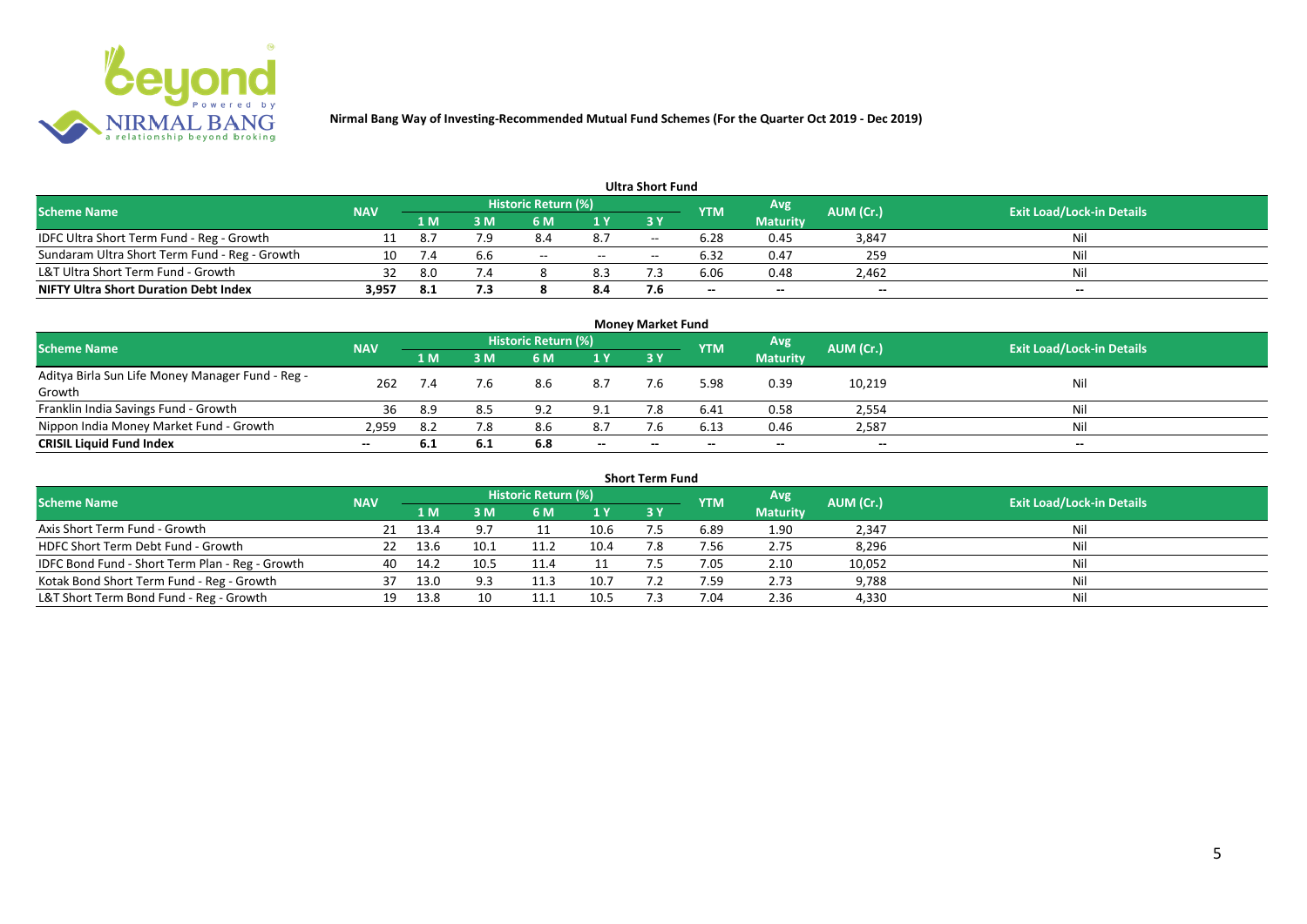

|                                           |            |      |    |          |                                                        | <b>Low Duration Fund</b> |        |                                  |       |     |
|-------------------------------------------|------------|------|----|----------|--------------------------------------------------------|--------------------------|--------|----------------------------------|-------|-----|
| <b>Scheme Name</b>                        | <b>NAV</b> |      |    |          | Historic Return (%)<br>Avg'<br>AUM (Cr.)<br><b>YTM</b> |                          |        | <b>Exit Load/Lock-in Details</b> |       |     |
|                                           |            | 1 M  | sм | 6 M      | 1 Y                                                    | 3 Y                      |        | <b>Maturity</b>                  |       |     |
| Axis Treasury Advantage Fund - Growth     | 2.198      | 10.5 |    | 9.6      | 9.4                                                    |                          | 6.43   | 0.79                             | 2,636 | Nil |
| Canara Robeco Savings Fund - Reg - Growth |            | 8.   |    | 8.6      | 8.8                                                    |                          | 6.2401 | 0.66                             | 1,061 | Nil |
| IDFC Low Duration Fund - Reg - Growth     |            | - Q  |    | $\Omega$ |                                                        |                          | 6.36   | 0.73                             | 4,874 | Nil |

| <b>Banking &amp; PSU Bond Funds</b>            |            |      |      |                            |      |  |            |                 |           |                                  |  |  |  |
|------------------------------------------------|------------|------|------|----------------------------|------|--|------------|-----------------|-----------|----------------------------------|--|--|--|
| <b>Scheme Name</b>                             | <b>NAV</b> |      |      | <b>Historic Return (%)</b> |      |  | <b>YTM</b> | Avg             | AUM (Cr.) | <b>Exit Load/Lock-in Details</b> |  |  |  |
|                                                |            | 1 M  | ١M   | 6 M                        |      |  |            | <b>Maturity</b> |           |                                  |  |  |  |
| HDFC Banking and PSU Debt Fund - Reg - Growth  |            | 13.5 | 10.4 |                            |      |  | 7.79       | 2.68            | 3,572     | Nil                              |  |  |  |
| Kotak Banking and PSU Debt Fund - Reg - Growth |            |      |      |                            |      |  |            | 3.73            | 2,794     | Nil                              |  |  |  |
| IDFC Banking & PSU Debt Fund - Reg - Growth    |            |      |      |                            | 13.3 |  | 7.23       | 3.27            | 9,715     | Nil                              |  |  |  |

|                                                     |            |      |      |                     |      | <b>Corporate Bond Funds</b> |            |                 |           |                                                        |
|-----------------------------------------------------|------------|------|------|---------------------|------|-----------------------------|------------|-----------------|-----------|--------------------------------------------------------|
| <b>Scheme Name</b>                                  | <b>NAV</b> |      |      | Historic Return (%) |      |                             | <b>YTM</b> | Avg             | AUM (Cr.) | <b>Exit Load/Lock-in Details</b>                       |
|                                                     |            | 1 M  | : M  | 6 M                 | 1Y   | 3Y                          |            | <b>Maturity</b> |           |                                                        |
| ICICI Prudential Corporate Bond Fund - Reg - Growth | 20         | 12.7 |      | 10.8                | 10.4 |                             | 7.34       | 2.36            | 9,147     | Nil                                                    |
| L&T Triple Ace Bond Fund - Reg - Growth             | 50         | 11.0 |      | 17.1                | 14.2 | 6.7                         | 7.74       | 8.56            | 1,616     | If redeemed bet. 0 Month to 3 Month; Exit Load is 0.5% |
| Kotak Corporate Bond Fund - Std - Growth            | 2.616      | 13.1 | 10.3 | 10.9                | 10.4 |                             | .17        | 1.52            | 2,757     | Nil                                                    |

|                                            |            |         |     |                            |      | <b>Credit Risk Fund</b> |            |                 |           |                                                           |
|--------------------------------------------|------------|---------|-----|----------------------------|------|-------------------------|------------|-----------------|-----------|-----------------------------------------------------------|
| <b>Scheme Name</b>                         | <b>NAV</b> |         |     | <b>Historic Return (%)</b> |      |                         | <b>YTM</b> | Avg             | AUM (Cr.) | <b>Exit Load/Lock-in Details</b>                          |
|                                            |            | 1 M.    | 3 M | 6 M                        | '1 Y | 3 Y                     |            | <b>Maturity</b> |           |                                                           |
| ICICI Prudential Credit Risk Fund - Growth |            |         |     | 9.                         | 9.3  |                         | 10.29      | 1.77            | 10,942    | If redeemed bet. 0 Year to 1 Year; Exit Load is 1%        |
| Kotak Credit Risk Fund - Reg - Growth      |            | 13.7    |     | 10.2                       | 9.4  |                         | 9.71       | 2.49            | 4,732     | If redeemed bet. 0 Year to 1 Year; Exit Load is 1%        |
|                                            |            |         |     |                            |      |                         |            |                 |           | If redeemed bet. 0 Month to 12 Month; Exit Load is 3%, If |
| SBI Credit Risk Fund - Growth              |            | $-11.2$ |     | 8.9                        | 7.b  | 6.8                     | 9.26       | 2.63            | 5,211     | redeemed bet. 12 Month to 24 Month; Exit Load is 1.5%, If |
|                                            |            |         |     |                            |      |                         |            |                 |           | redeemed bet. 24 Month to 36 Month; Exit Load is 0.75%    |